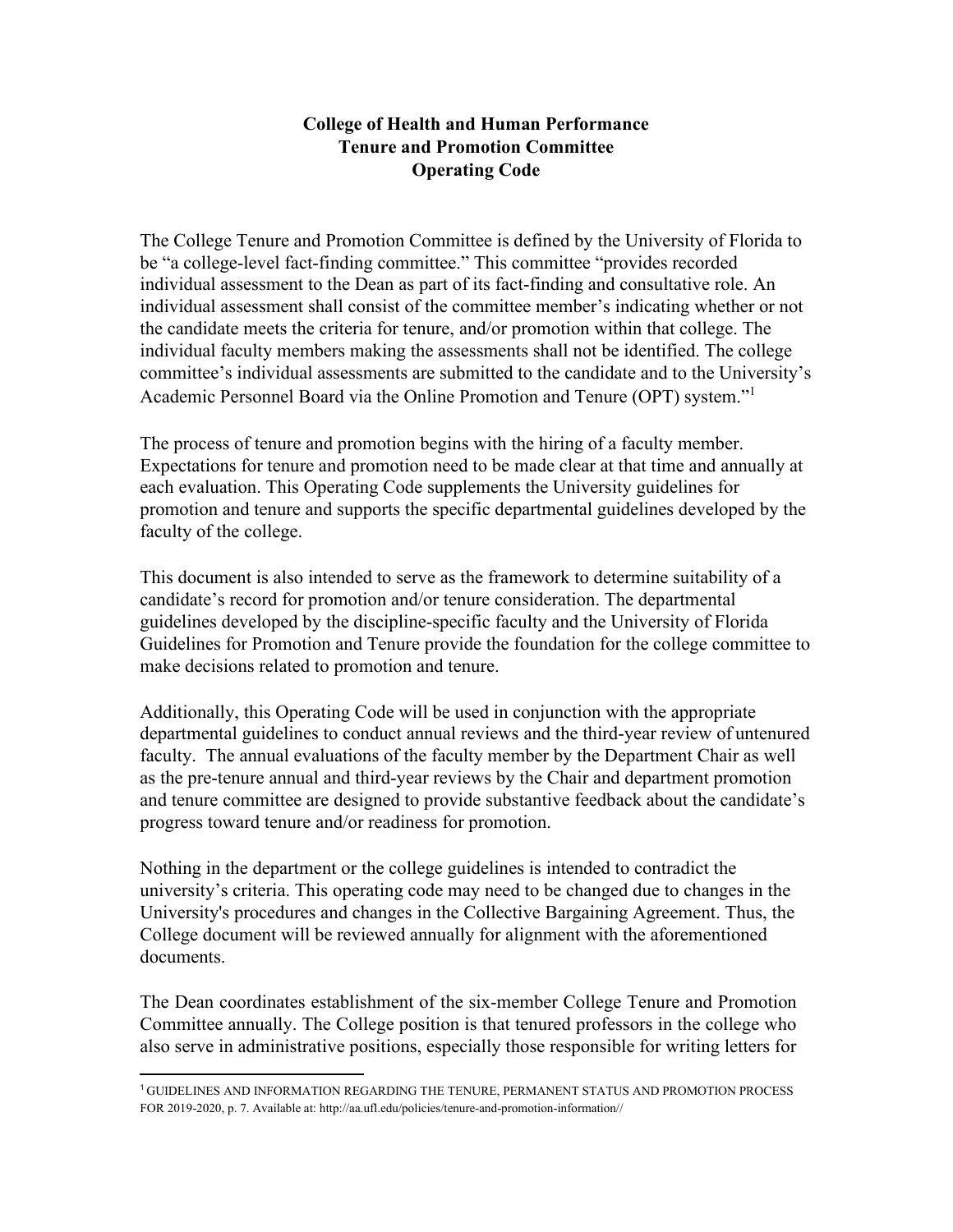any candidate, should not serve on the College Tenure and Promotion (T  $\&$  P) Committee.

- 1. The Dean or designee:
	- a. Reviews UF Guidelines for Changes/ Discrepancies with College T & P Operating Code and Procedural Guidelines.
	- b. Makes necessary corrections and distributes to HHP College Council. The College Council must approve revisions to the Operating Code prior to the election of the College Tenure and Promotion Committee.
	- c. Coordinates with the Faculty Advisory Council the election of one (1) tenured faculty member from each department in the college holding the rank of associate professor and above to the College Tenure and Promotion Committee. In accordance with university regulations, onehalf of the members of the HHP  $T \& P$  Committee will be elected by tenured faculty within the College.<sup>2</sup>
	- d. Appoints two (2) tenured professors in the college holding the rank of associate professor or above to the College Tenure and Promotion Committee.
	- e. Provides consultation to the Department Chair for the selection of external reviewers for candidates.
	- f. Receives the assessments of the College Tenure and Promotion Committee for each candidate. After reviewing the materials, the Dean should write a letter conveying his or her recommendation to the Provost. The Dean's letter serves as an evaluation of the nomination, and must convey the Dean's endorsement or lack of endorsement of the nomination, and explain/clarify exceptional assignments, unique contributions, or negative, abstaining or absent assessments if these are more than 20% of the total.
	- g. The Dean provides this letter to the candidate and the Department Chair by uploading it into the Online Promotion & Tenure (OPT) system.
	- h. The Dean should indicate endorsement or lack of endorsement by checking the appropriate box on the Cover Sheet in the OPT system.
- 2. The College Tenure & Promotion Committee is comprised of six (6) tenured professors in the college holding the rank of associate professor or above. The College Tenure & Promotion Committee:
	- a. Elects its committee chair.
	- b. Reviews the UF, College and Departmental Guidelines for Tenure & Promotion prior to reviewing individual packets.
	- c. Meets to receive the official charge from the Dean, including information on how many potential candidates are to be reviewed and to discuss and clarify procedures based on the departmental and college guidelines.

<span id="page-1-0"></span> $^2$  <http://regulations.ufl.edu/wp-content/uploads/2012/09/70191.pdf> p. 16 (retrieved April 2, 2019)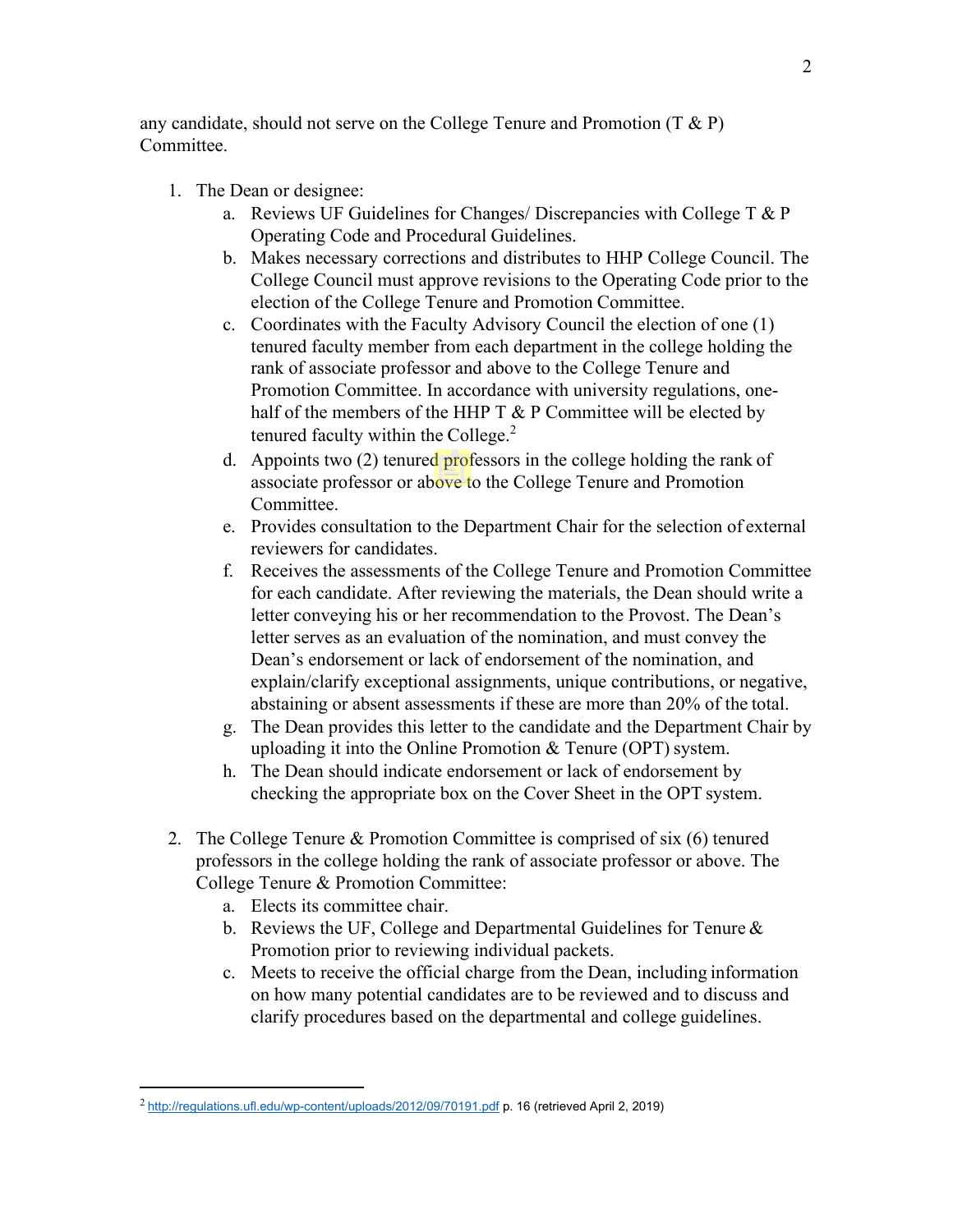- d. Receives the timeframe for the College decision-making and establishes the date that the Committee will meet to discuss the candidates and provide individual assessments.
- e. Reviews each candidate's packet in accordance with the timeframe established.
- f. As part of its fact-finding and consultative role, meets as a committee to discuss the candidates' packets and submits, to the Dean, individual assessments on each candidate that indicate whether the candidate meets the criteria for tenure and/or promotion. Individual committee members making assessments shall not be identified.
- 3. Candidate:
	- a. Tenure-accruing faculty members are advised to consult with senior faculty and the Chair, or Dean, before initiating the process.
	- b. Notifies the Department Chair, in-writing and within the timeframe established by the College, of intent to submit materials for consideration.<sup>3</sup>
	- c. Candidate's notification initiates the process of solicitation of external letters from leading scholars in the candidate's field.
	- d. Proposes a list of scholars (with biosketches) to the Department Chair to consider for solicitation of an external review of the tenure/promotion material.
	- e. Executes the waiver statement in the OPT system indicating whether or not to waive the right to view external letters. (This must be done prior to solicitation of external letters.)
	- f. The evaluation packet must be completed by the faculty member prior to the unit review, and it is the faculty member's responsibility to see that the packet is complete. This means that the candidate must (a) review the packet to insure that it contains all the information the faculty member believes is pertinent to her/his nomination and is accurate; and (b) certify in the OPT system that the packet is ready to be reviewed. The candidate can update information in the packet, via the OPT system, at any time prior to the final university decision.
	- g. Reviews letters from the Department Chair and from the Dean as they are uploaded to the OPT system and decides whether or not to continue to forward the packet to the next level for consideration. The candidate has ten days thereafter to submit an official written response if s/he choosesto do so by uploading the response in the OPT system. The packet will not advance to the next step until the candidate either submits an official response, indicates in the system that s/he will not respond, or 10 days have passed, whichever is first. Note that adding an official response should be reserved for addressing differences with the Chair's/Dean's

<span id="page-2-0"></span><sup>3</sup> See[: http://hhp.ufl.edu/media/hhpufledu-/hhp-committee-pdfs/TP-Calendar-HHP-2019-2020.pdf](http://hhp.ufl.edu/media/hhpufledu-/hhp-committee-pdfs/TP-Calendar-HHP-2019-2020.pdf)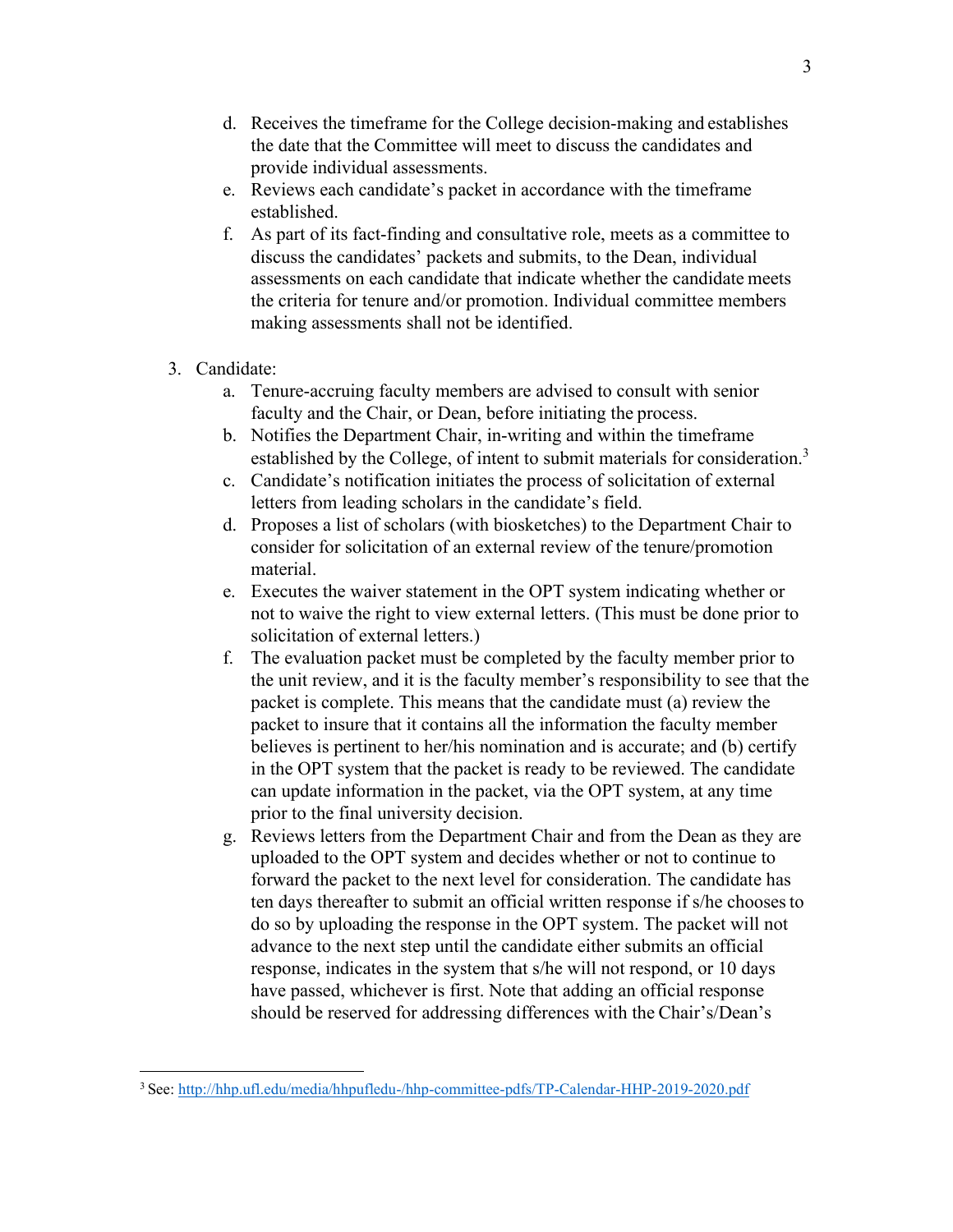findings; faculty should not upload letters agreeing with or thanking the Chair/Dean for support.

- h. Faculty members being considered for tenure prior to the last year of the tenure probationary period in their unit (HHP: 7 years) may withdraw, without prejudice, at any stage of the review process if no official action in the form of written communication regarding denial has been taken on the nomination. In those cases where the decision of the Provost does not support tenure or promotion, the Provost's Office will notify the relevant Dean prior to taking official action. The Dean will notify the Department Chair and candidate at least 10 days prior to the official decision in order to allow the candidate to withdraw and resign if she or he so chooses. All cases of withdrawal and resignation prior to an official decision require written mutual agreement between the faculty member and the Chair.
- 4. Department Chair:
	- a. Informs the faculty member well in advance about deadlines in the T & P process.
	- b. Develops the list of scholars from whom to solicit an external review. This list is composed with consultation with the Department Tenure and Promotion Committee, the Candidate, and the Dean. The Chair shall be responsible for choosing the individuals who will be requested to submit letters of evaluation, provided that at least one-half of the evaluators who agree to write letters come from the candidate's list. For more information regarding external reviewers, see the UF Guidelines and Information Regarding the Tenure and Promotion Process.<sup>1</sup>
	- c. Solicits letters of evaluation from the list of scholars. For the appropriate process to use when soliciting external letters of evaluation, see Article 19, Collective Bargaining Agreement. Each scholar must be notified in the solicitation letter whether the candidate chose to waive their right to view the external letters or not. The Chair must solicit a sufficient number of letters to ensure that the candidate's portfolio will contain the minimum number (five), but no more than the maximum number (six), of letters from external reviewers required by the University. All letters received from external reviewers must be included in the portfolio. Biosketches must indicate whether the reviewer came from the Chair's or the candidate's list.
	- d. Establishes Department Tenure and Promotion Committee in accordance with department and UF guidelines.
	- e. Reviews UF Guidelines for discrepancies with Department T & P document. Makes necessary corrections and distributes to Department T & P Committee and submits a copy to the College (Associate Dean for Faculty Affairs).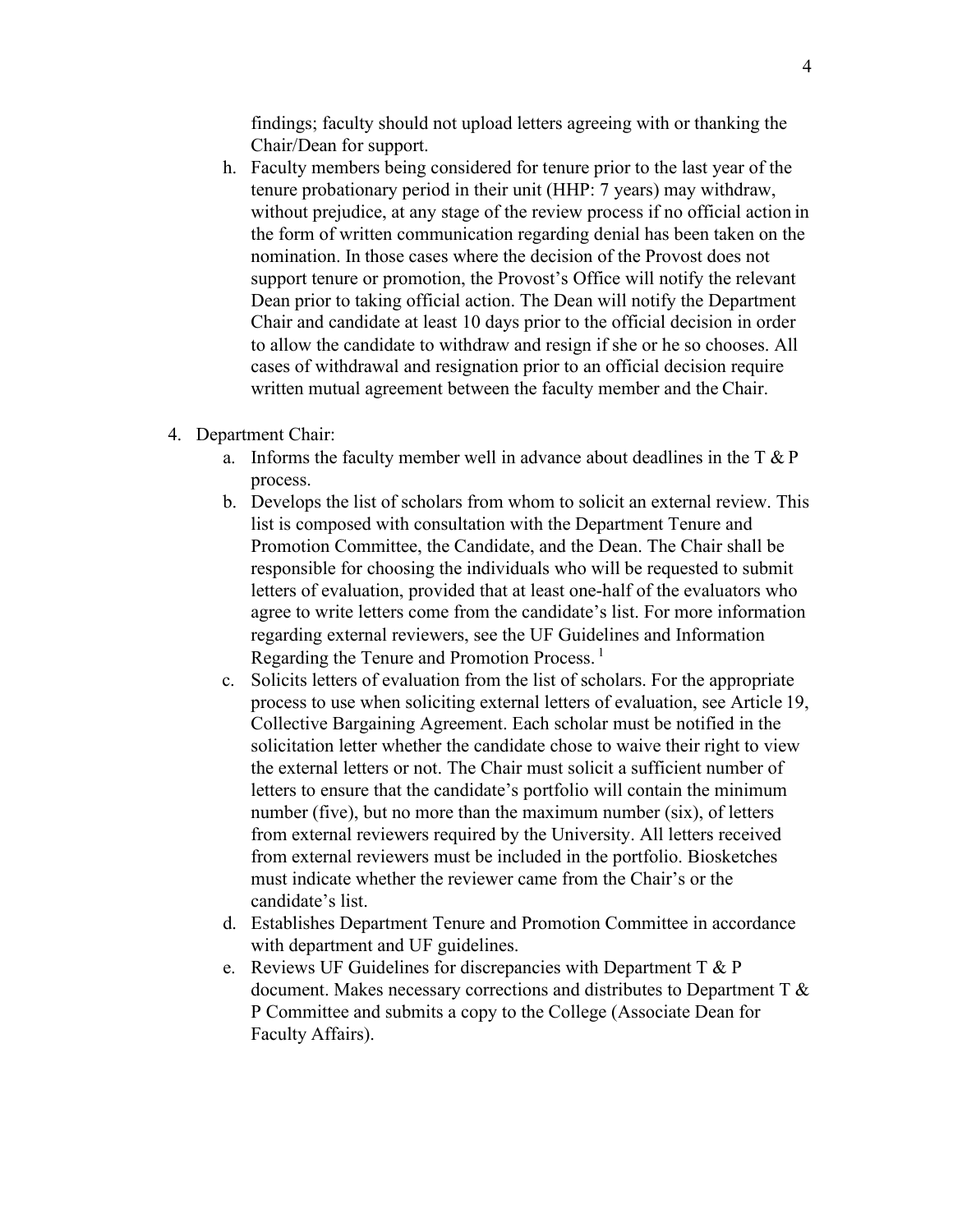- f. Writes a letter of no more than three pages, single-spaced after the review and assessment at the departmental level.<sup>4</sup> This letter should provide an explanation of the quality of the candidate's work in all areas with reference to the department's written discipline-specific clarifications of the University's tenure and/or promotion criteria, describe the quality of the journals or other venues in which the candidate has published, assess creative works, and provide insight into the nomination for the benefit of the committees that will be reviewing the packet. In addition, the administrator should address the strengths and weaknesses of a candidate's case, as appropriate. The Chair's letter may explain unusual assignments or unique contributions, and must address negative, abstaining or absent votes when they are 20% or more of the total. For more information regarding Chair's letter, see the UF Guidelines and Information Regarding the Tenure and Promotion Process. <sup>4</sup>
- 5. College Guidelines for Tenure and Promotion<sup>5</sup>

For promotion, the faculty member must have a record of  $(1)$ "satisfactory" performance in all three areas of professional activity and (2) "distinction" in at least two areas. In most cases, tenure and promotion require distinction in at least two areas, one of which shall be the faculty member's primary responsibility, and those should be teaching and research unless the faculty member has an assignment that primarily reflects other responsibilities, such as Lecturer or a clinical assignment. Each discipline identifies factors that constitute distinction; these factors are outlined in the departmental criteria for tenure and promotion.

#### **Definition of Distinction**

Distinction is demonstration of outstanding achievement and excellence in areas of assignment (teaching, research and service) as compared with peers, both internal and external of the same rank and discipline.

## **Teaching**

Teaching is considered an essential function of faculty at the University of Florida, and consequently all faculty members are expected to demonstrate satisfactory performance in this important area. It is acknowledged that there is great variability in the degree and approach to teaching among the various disciplines within the departments. For example, some disciplines may regularly teach courses involving large numbers of students, whereas others provide individual instructions to a small number of students. Such variability should be considered in establishing expectations for performance, and differences in the

<sup>4</sup> See University Guidelines 2019-2020, pp. 8-10-9 for additional information on content of Chair's letter.

<sup>4</sup> See University Guidelines 2019-2020, pp. 8-10 for additional information on content of Chair's letter.

<sup>5</sup> Originally approved by HHP Faculty vote, September 2005.